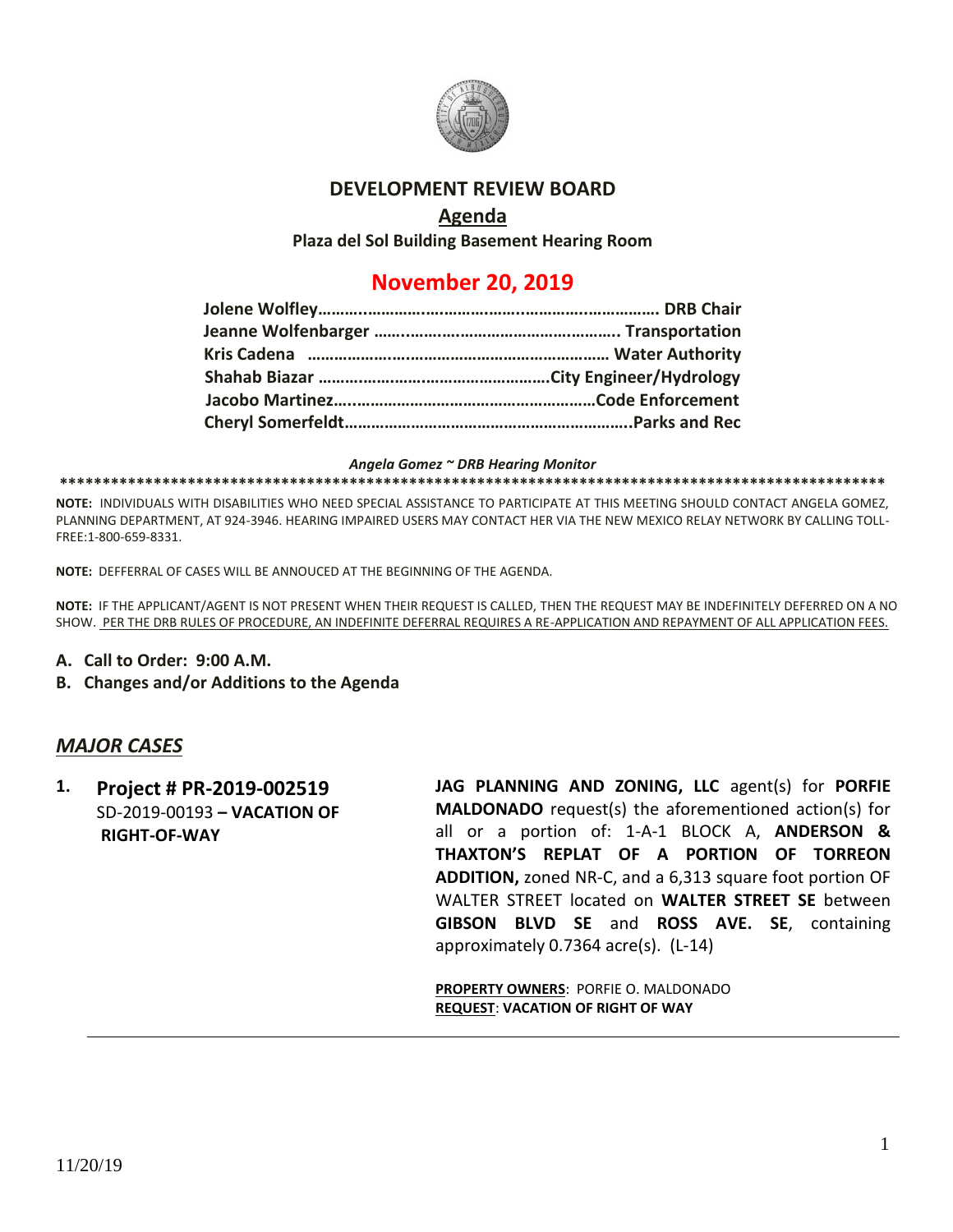| 2. | Project # PR-2018-001916<br>SD-2019-00192 - FINAL PLAT                                                                                                                                                                                   | <b>HUSTON</b><br>for <b>PULTE</b><br><b>BOHANNAN</b><br>INC.<br>agent(s)<br><b>MEXICO</b> request(s) the<br>OF<br><b>NEW</b><br><b>DEVELOPMENT</b><br>aforementioned action(s) for all or a portion of: TR N-2-B-1,<br><b>WATERSHED</b><br><b>SUBDIVISION</b><br>zoned<br>PC, located<br>on<br>MIREHAVEN PKWY between TIERRA PINTADA BLVD and<br><b>ECHO CANYON, containing approximately 17.6216 acre(s).</b><br>$(H-9)$<br>PROPERTY OWNERS: PULTE HOMES<br><b>REQUEST: FINAL PLAT APPROVAL</b>                                                                                                                                                                                                                        |
|----|------------------------------------------------------------------------------------------------------------------------------------------------------------------------------------------------------------------------------------------|-------------------------------------------------------------------------------------------------------------------------------------------------------------------------------------------------------------------------------------------------------------------------------------------------------------------------------------------------------------------------------------------------------------------------------------------------------------------------------------------------------------------------------------------------------------------------------------------------------------------------------------------------------------------------------------------------------------------------|
| 3. | Project # PR-2018-001579<br>PS-2019-00105 - SKETCH PLAT<br>SI-2019-00355 - SITE PLAN AMENDMENT<br>SI-2019-00354 - SITE PLAN                                                                                                              | MODULUS ARCHITECTS, INC agent(s) for DEEPESH<br><b>KHOLWADWALA</b> request(s) the aforementioned action(s)<br>for all or a portion of: PARCEL A-1-A-1-B SUBD PLAT TRS A-<br>1-A-1-A & A-1-A-1-B WINROCK CENTER ADDN, PARCEL A-2<br>AND A-3 PLAT OF PARCELS A-1 THRU A-3 & PARCEL C-2A<br>WINROCK CENTER ADDN + PARCEL C-2A1 SUBD PLAT<br>PARCEL C-2A1 & C-2A2 WINROCK CENTER ADDN, PARCEL<br>E1A WINROCK CENTER ADDITION, PARCEL D1A WINROCK<br>CENTER ADDN REPLAT OF PARCEL D1 WINROCK CENTER<br>ADDN AND PARCEL A-1-A-1-A-1-A WINROCK CENTER<br>ADDITION, zoned MX-H, located at 2100 LOUISIANA BLVD<br>NE, containing approximately 83.00 acre(s). (J-19)<br>PROPERTY OWNERS: WINROCK PARTNERS LLCC/O GOODMAN REALTY |
| 4. | Project #PR-2018-001501<br>(1010023)<br>SD-2019-00163 - VACATION OF PRIVATE<br><b>EASEMENT</b><br>SD-2019-00162 - VACATION OF PUBLIC<br><b>EASEMENT</b><br>VA-2019-00290 - WAIVER<br>VA-2019-00289 - WAIVER<br>SI-2019-00299 - SITE PLAN | REQUEST: SITE PLAN AND SKETCH PLAT FOR WINROCK TOWN CENTER<br><b>ISAACSON &amp; ARFMAN, LLC agent(s) for MONTANO FAMILY</b><br>HOMES LLC request(s) the aforementioned action(s) for all<br>or a portion of TRACT 6-A-2 PLAT OF LOTS 6-A-1 AND 6-A-2<br>NORTH FOURTH STREET HOMESITES ADDN, zoned R-A,<br>located at 712 MONTANO RD NW between 9th ST NW and<br>HARWOOD LATERAL, Albuquerque, NM, containing<br>approximately 1.7110 acre(s). (F-14) [Deferred from 9/25/19]<br>PROPERTY OWNERS: PERLA SARITA R TRUSTEE PERLA LVTC/O JEFFREY<br><b>PARKS</b><br>REQUEST: CLUSTER DEVELOPMENT OF 8 RESIDENTAL LOTS WITH<br><b>ASSOCIATED OPEN SPACE</b><br>Deferred to January 29, 2020                                  |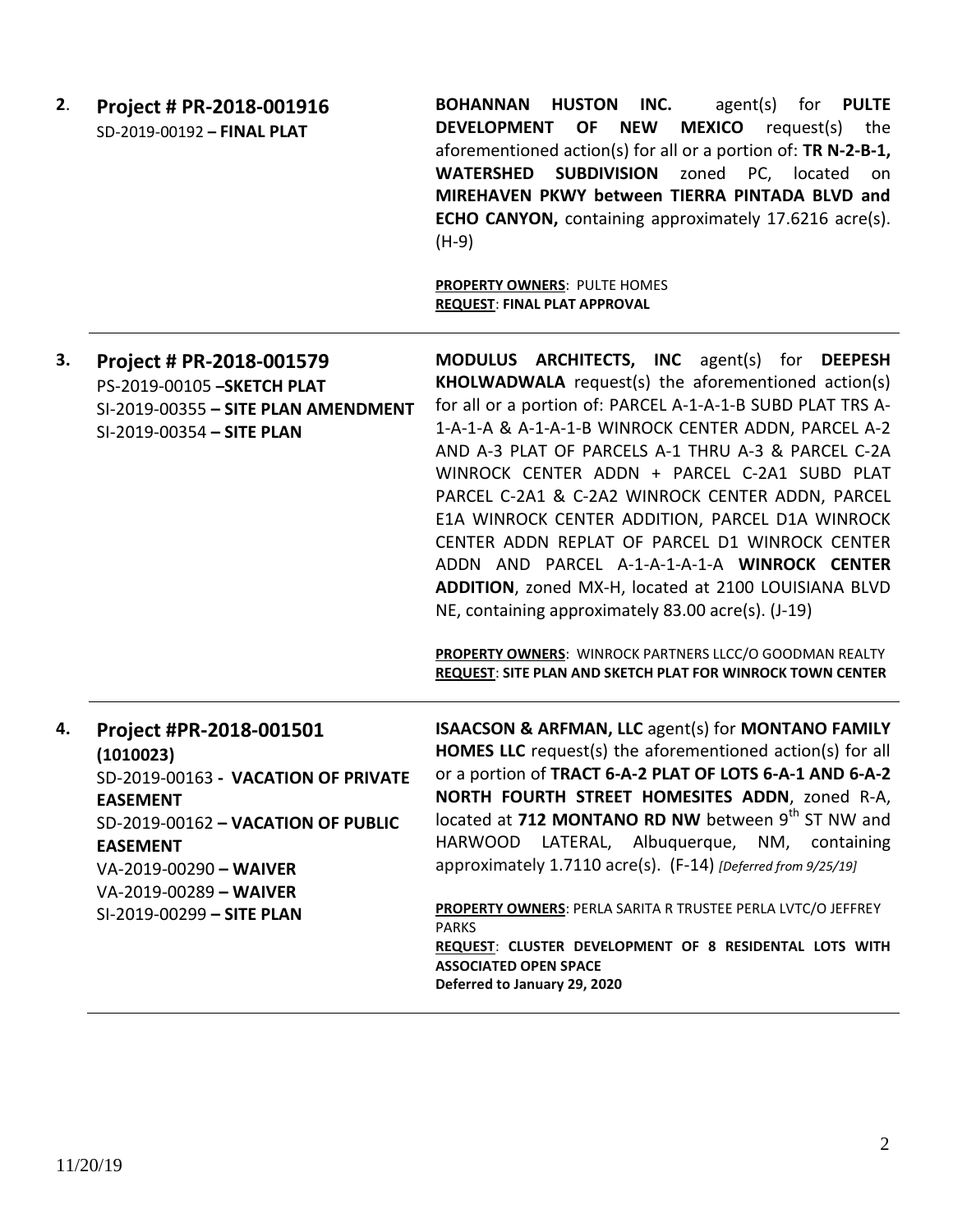| 5. | Project #PR-2019-002651<br>(1000530)<br>SD-2019-00133 - VACATION OF RIGHT OF<br><b>WAY</b>                                                                           | TIERRA WEST LLC agent(s) for AIRPORT PARKING<br>request(s) the aforementioned action(s) for all or a portion<br>of SUNPORT BLVD SE west of UNIVERSITY BLVD SE<br>containing approximately 0.1609 acre(s). (M-15) ) [Deferred<br>from 8/21/19, 9/11/19, 10/2/19, 10/19/19, 10/30/19]<br><b>PROPERTY OWNERS: R &amp; B LLC</b><br>REQUEST: VACATION OF A PORTION OF SUNPORT BLVD PUBLIC<br><b>RIGHT-OF-WAY</b>                                                                   |
|----|----------------------------------------------------------------------------------------------------------------------------------------------------------------------|--------------------------------------------------------------------------------------------------------------------------------------------------------------------------------------------------------------------------------------------------------------------------------------------------------------------------------------------------------------------------------------------------------------------------------------------------------------------------------|
| 6. | Project #PR-2018-001842<br>(1001049, 1011324)<br>SD-2019-00166 - VACATION OF PUBLIC<br><b>EASEMENT</b><br>SD-2019-00165 - PRELIMINARY PLAT<br>VA-2019-00312 - WAIVER | THE GROUP/RON HENSLEY agent(s) for CLEARBROOK<br><b>INVESTMENTS INC.</b> request(s) the aforementioned<br>action(s) for all or a portion of TRACT 4-A of PLAT OF<br>TRACTS 4-A AND 4-B HORIZON VILLAGE, zoned R-ML,<br>located on HORIZON BLVD NE north of ALAMEDA BLVD<br>NE, containing approximately 2.9201 acre(s). (C-17)[Deferred<br>from 10/2/19, 11/6/19]<br>PROPERTY OWNERS: CLEARBROOK INVESTMENTS INC<br>REQUEST: SUBDIVIDE EXISTING TRACT INTO 30 RESIDENTIAL LOTS |
|    | <b>MINOR CASES</b>                                                                                                                                                   |                                                                                                                                                                                                                                                                                                                                                                                                                                                                                |
| 7. | Project # PR-2019-002370<br>SD-2019-00164 - PRELIMINARY/FINAL<br><b>PLAT</b>                                                                                         | <b>KENNETH COOPER</b> request(s) the aforementioned action(s)<br>for all or a portion of: LOTS 1-3, BLOCK 4, ANDERSON<br>ADDITION NO. 2, zoned R-1A located at 1402 8 <sup>th</sup> STREET<br>NW, between KINLEY AVE and BELLAMAH AVE containing<br>approximately .2479 acre(s). (J-19)                                                                                                                                                                                        |
|    |                                                                                                                                                                      | <b>PROPERTY OWNERS: KENNETH COOPER</b><br>REQUEST: LOT CONSOLIDATION - 3 EXISTING LOTS INTO 1 LOT                                                                                                                                                                                                                                                                                                                                                                              |
| 8. | Project # PR-2019-003085<br>SD-2019-00209 - PRELIMINARY/FINAL<br><b>PLAT</b>                                                                                         | ALDRICH LAND SURVEYING agent(s) for AMY & BEN<br><b>STURGE</b> request(s) the aforementioned action(s) for all or a<br>portion of: LOT 11 & 12-A BLOCK 42, HUNING'S HIGHLAND<br>ADDITION, zoned R-1, located at 218 & 222 HIGH ST SE,<br>Albuquerque, NM, containing approximately<br>0.2554<br>$\arccos(5)$ . (K-14)                                                                                                                                                          |
|    |                                                                                                                                                                      | PROPERTY OWNERS: STURGE AMY & BEN<br><b>REQUEST: LOT LINE RELOCATION</b>                                                                                                                                                                                                                                                                                                                                                                                                       |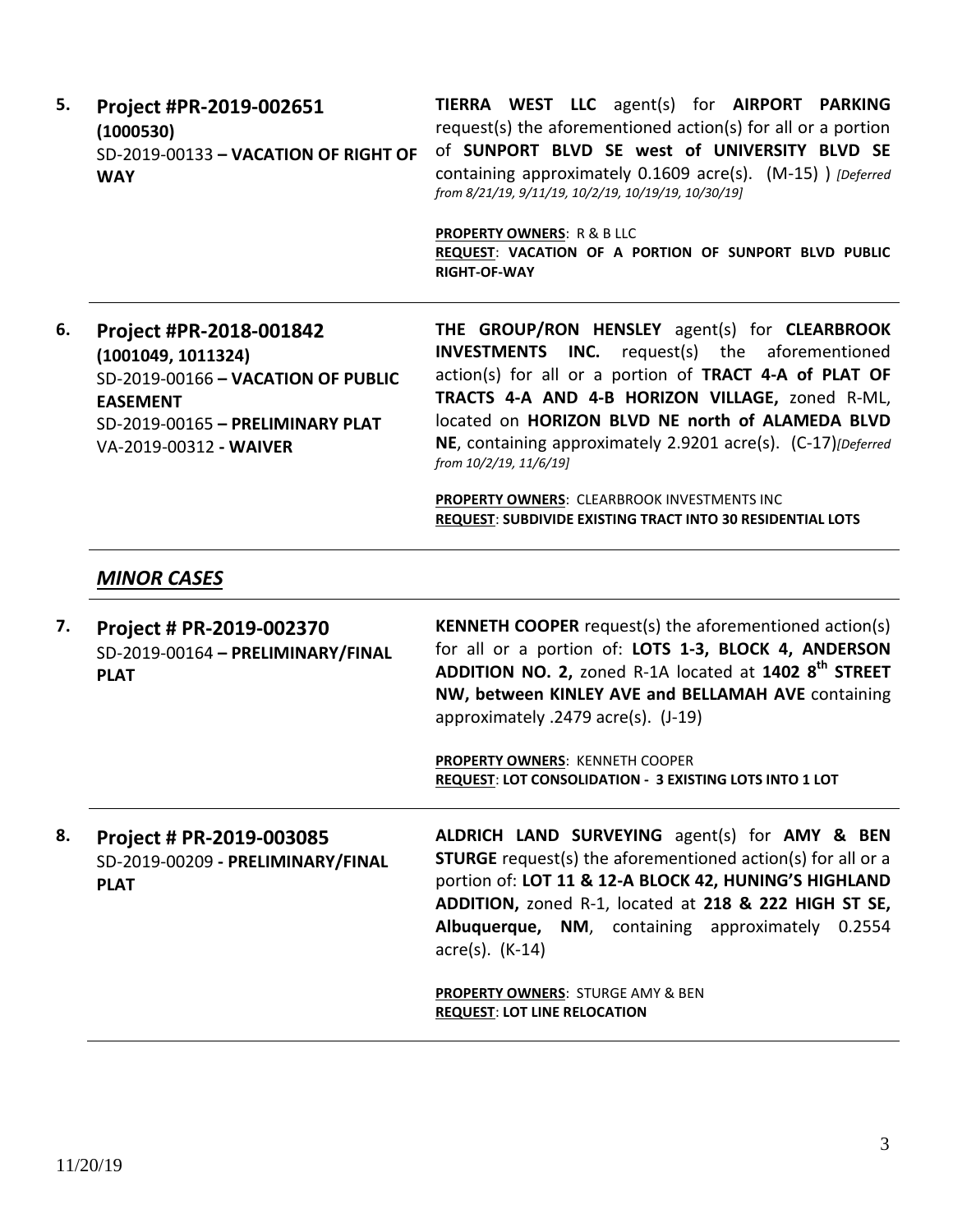| 9.  | Project # PR-2019-002380<br>SD-2019-00206 - PRELIMINARY/FINAL<br><b>PLAT</b> | WAYJOHN SURVEYING INC. agent(s) for PPI II, LLC<br>request(s) the aforementioned action(s) for all or a portion<br>of: LOT 2 and LOT 1A, BLOCK 1, LANDS OF THE ATRISCO<br>GRANT zoned NR-C, located at 10000 CENTRAL AV SW,<br>Albuquerque, NM, containing approximately 8.6669 acre(s).<br>$(L-9)$                                                                                                                       |
|-----|------------------------------------------------------------------------------|---------------------------------------------------------------------------------------------------------------------------------------------------------------------------------------------------------------------------------------------------------------------------------------------------------------------------------------------------------------------------------------------------------------------------|
|     |                                                                              | PROPERTY OWNERS: PPI II LLC<br>REQUEST: LOT CONSOLIDATION - 2 LOTS INTO 1 LOT                                                                                                                                                                                                                                                                                                                                             |
| 10. | Project # PR-2019-002029<br>SD-2019-00191 - PRELIMINARY/FINAL<br><b>PLAT</b> | ARCH + PLAN LAND USE CONSULTANTS agent(s) for MARY<br>ANNE PILS request(s) the aforementioned action(s) for all<br>or a portion of: LOT(S) 3-A & 4-A, BLOCK 4, SANTA FE<br>ADDITION, zoned R-1A, located at 805 SANTA FE between<br>$8th$ STREET and $9th$ STREET, containing approximately 0.1654<br>acre(s). (K-13) [Deferred from 10/30/19]<br>PROPERTY OWNERS: MARYANNE PILS<br><b>REQUEST: LOT LINE RE-ALIGNMENT</b> |
| 11. | Project #PR-2019-002811<br>SD-2019-00158 - PRELIMINARY/FINAL<br><b>PLAT</b>  | RICHARD CHAVEZ request(s) the aforementioned action(s)<br>for all or a portion of LOTS 7-10 BLOCK 44 PEREA<br>ADDITION, zoned R-1A, located at NEC of 15 <sup>th</sup> ST NW and<br><b>GRANITE AVE NW, containing approximately 0.32 acre(s).</b><br>(J-13) [Deferred from 9/11/19, 9/25/19, 10/2/19, 10/23/19, 10/30/19]<br>PROPERTY OWNERS: CHAVEZ RICHARD GERARD<br><b>REQUEST: REPLAT 4 LOTS INTO 2</b>               |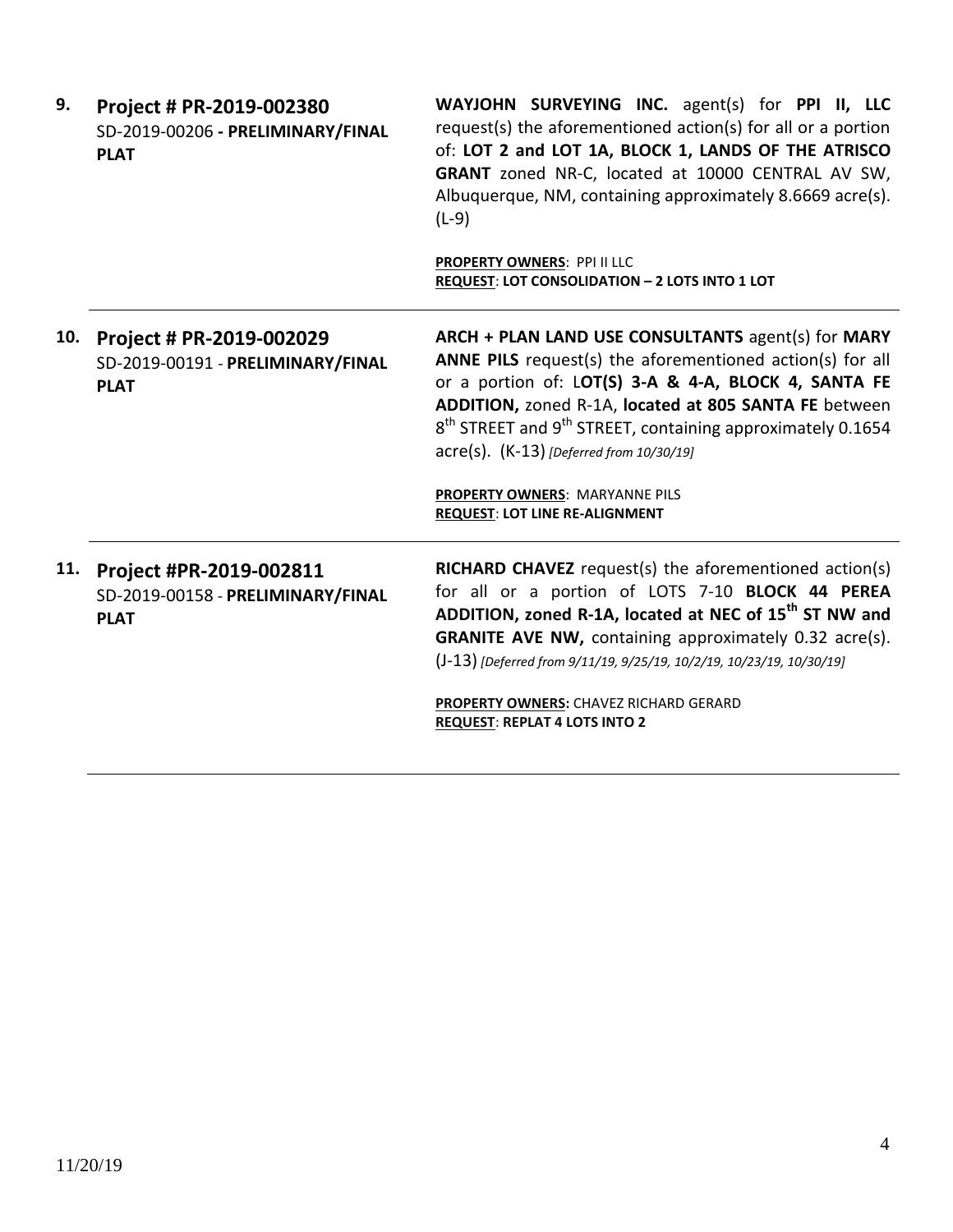| 12. | Project #PR-2019-002661             | DEKKER/PERICH/SABATINI agent(s) for PRESBYTERIAN                               |
|-----|-------------------------------------|--------------------------------------------------------------------------------|
|     | SI-2019-00345 - EPC SITE PLAN FINAL | <b>HEALTHCARE SERVICES</b> request(s) the aforementioned                       |
|     | <b>SIGN-OFF</b>                     | action(s) for all or a portion of Tracts 1-A, 2-A, 3-A, 4-A and                |
|     |                                     | 9-A, Plat of Tract 1-A, 2-A, 3-A, 4-A and 9-A Presbyterian                     |
|     |                                     | Hospital-Main Campus; Tracts 5, 6, and 7 Plat of Tracts 1                      |
|     |                                     | thru 9 Presbyterian Hospital- Main Campus Phase One;                           |
|     |                                     | Tract 8-A Correction Plat of Tract 8-A Presbyterian Hospital-                  |
|     |                                     | Main Campus Phase One, zoned MX-H, located south of                            |
|     |                                     | Central Ave. SE, north of Lead Ave. SE, east of Oak St. SE,                    |
|     |                                     | and west of Sycamore St. SE (1100 Central Ave. SE),                            |
|     |                                     | containing approximately 28 acres. (K-15). [Deferred from<br>10/9/19, 11/6/191 |
|     |                                     | <b>PROPERTY OWNERS: PRESBYTERIAN HEALTHCARE SERVICES</b>                       |
|     |                                     | REQUEST: SITE PLAN FOR 454.000 SF FOR HOSPITAL SUPPORT AND                     |
|     |                                     | PATIENT ROOMS, 8,000 SF MECHANICAL AREA AND 405,276 SF FOR                     |
|     |                                     | PARKING GARAGE. SITE PLAN APPROVED BY EPC 9-12-2019 (SI-2019-<br>00250)        |

**13. Project # PR-2018-001695**  (1003445) SD-2019-00167 – **AMENDMENT TO INFRASTRUCTURE LIST**

**HUITT-ZOLLARS** agent(s) for **NOVUS PROPERTIES LLC – MICHAEL MONTOYA** requests the aforementioned action(s) for all or a portion of tracts A2B of PLAT OF TRACTS A2A & A2B **FOUNTAIN HILLS PLAZA SUBDIVISON** AND TRACTS B, C, E & F PLAT OF FOUNTAIN HILLS PLAZA SUBDIVISION**,** zoned NR-C, located on **NUNZIO AV NW,**  north of **PASEO DEL NORTE NW** and **west of EAGLE RANCH RD NW**, containing approximately 4.6606 acre(s). (C-12) *[Deferred from 9/18/19, 9/25/19, 10/2/19, 10/9/19, 10/16/19, 10/23/19, 10/30/19, 11/13/19]*

**PROPERTY OWNERS**: NOVUS PROPERTIES **REQUEST**: REMOVAL OF INTERNAL SIDEWALKS FROM INFRASTRUCTURE LIST

### *SKETCH PLAT*

**14. Project # PR-2019-003087** PS-2019-00115 - **SKETCH PLAT ARCH + PLAN LAND USE CONSULTANTS** agent(s) for **PATRICK & CHERIE McCLEARNON** request(s) the aforementioned action(s) for all or a portion of: **LOT(S) 9-A & 11-A, BLOCK 2O, ALBRIGHT ADDITION,** zoned R-1, located on **1405 5TH ST NW**, Albuquerque, NM, containing approximately 0.3220 acre(s). (J-14) **PROPERTY OWNERS**: WATSON STEFAN

**REQUEST**: **LOT CONSOLIDATION - 4 LOTS INTO 1 LOT**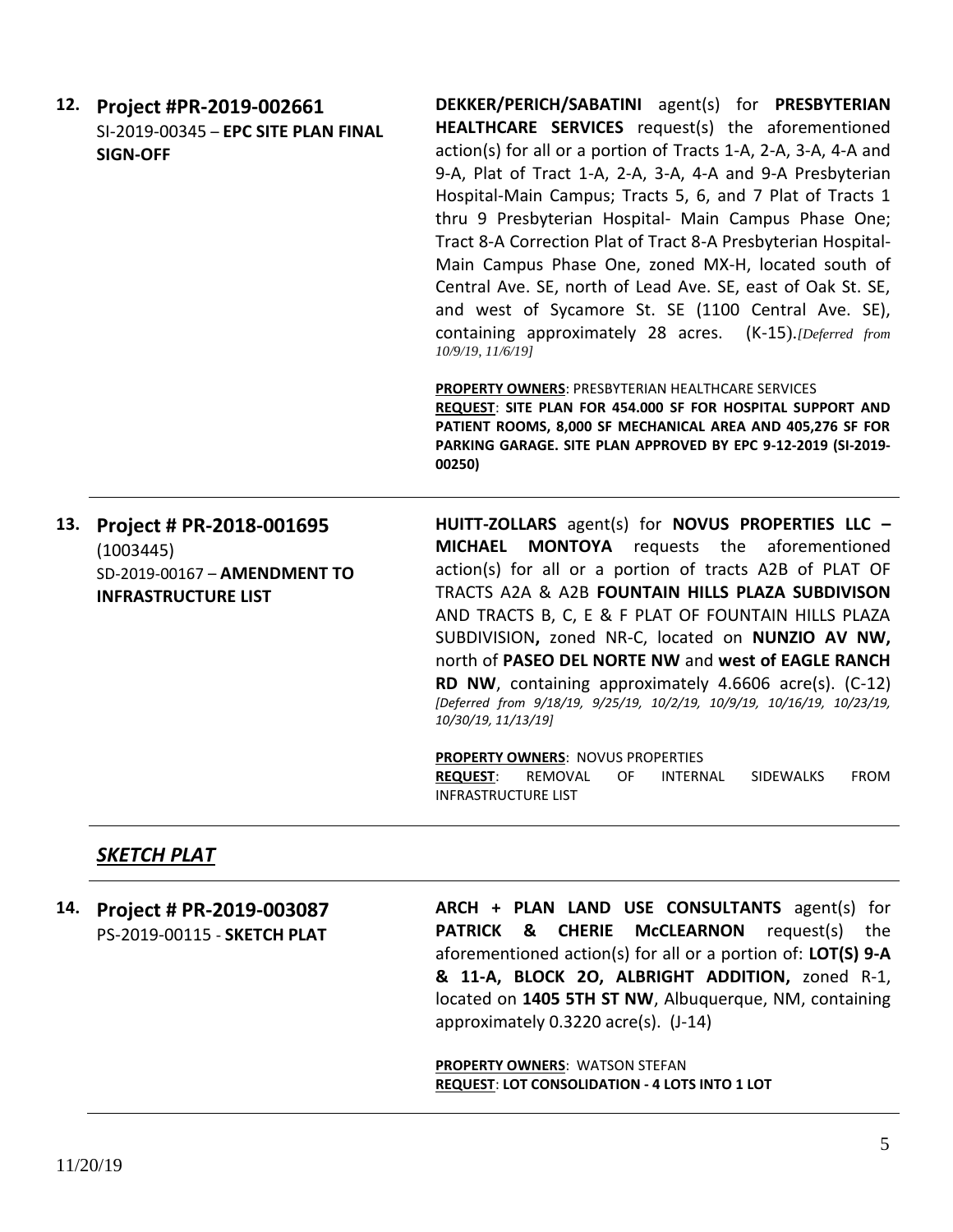|     | 15. Project # PR-2019-003082<br>PS-2019-00110 - SKETCH PLAT | CSI - CARTESIAN SURVEY'S INC. agent(s) for CENTURYLINK<br>request(s) the aforementioned action(s) for all or a portion<br>of: TRACT(S) A-1 & A-2, LANDS OF MOUNTAIN STATES,<br>zoned MX-M, located at 417 GRIEGOS RD<br>NW,<br>Albuquerque, NM, containing approximately 1.8748 acre(s).<br>$(F-14)$<br>PROPERTY OWNERS: US WEST COMMUNICATIONS INC<br><b>REQUEST: LOT LINE ADJUSTMENT</b> |
|-----|-------------------------------------------------------------|--------------------------------------------------------------------------------------------------------------------------------------------------------------------------------------------------------------------------------------------------------------------------------------------------------------------------------------------------------------------------------------------|
| 16. | Project # PR-2019-003086<br>PS-2019-00116 - SKETCH PLAT     | ARCH + PLAN LAND USE CONSULTANTS agent(s) for CRG<br><b>HOLDINGS LLC</b> request(s) the aforementioned action(s) for<br>all or a portion of: LOT 6-A, BLOCK 5, SKYLINE HEIGHTS,<br>zoned MX-M, located at 9950 CENTRAL SE, containing<br>approximately 0.6152 acre(s). (I-20)                                                                                                              |
|     |                                                             | <b>PROPERTY OWNERS: CRG HOLDINGS LLC</b><br>REQUEST: LOT CONSOLIDATION - 4 LOTS INTO 1 LOT                                                                                                                                                                                                                                                                                                 |
| 17. | Project # PR-2019-003084<br>PS-2019-00114 - SKETCH PLAT     | MARK FULLER agent(s) for UNITED STATES POSTAL<br><b>SERVICE</b> request(s) the aforementioned action(s) for all or<br>a portion of: LOT 17-A, TIMOTEO CHAVEZ ADDITION zoned<br>MX-M, located at 2505 GRACELAND NE, containing<br>approximately 4.78 acre(s). (H-17)                                                                                                                        |
|     |                                                             | PROPERTY OWNERS: US POSTAL SERVICE, RICHBOBDEN LLC<br><b>REQUEST: LOT LINE ADJUSTMENT</b>                                                                                                                                                                                                                                                                                                  |
| 18. | Project # PR-2018-001499<br>PS-2019-00112 - SKETCH PLAT     | CSI - CARTESIAN SURVEY'S INC. agent(s) for WESTWAY<br><b>HOMES LLC</b> request(s) the aforementioned action(s) for all<br>or a portion of: LOT 2, BLOCK 14, UNIT 5, PARADISE<br>HEIGHTS, zoned MX-L located on MCMAHAN BLVD NW<br>between UNIVERSE BLVD NW and KAYENTA ST NW,<br>containing approximately 5.9209 acre(s). (A-10)                                                           |
|     |                                                             | <b>PROPERTY OWNERS: WESTWAY HOMES LLC</b><br>REQUEST: COMBINE MULTIPLE LOTS INTO ONE TRACT, RIGH-OF-WAY<br>DEDICATION, EASEMENT VACATION                                                                                                                                                                                                                                                   |